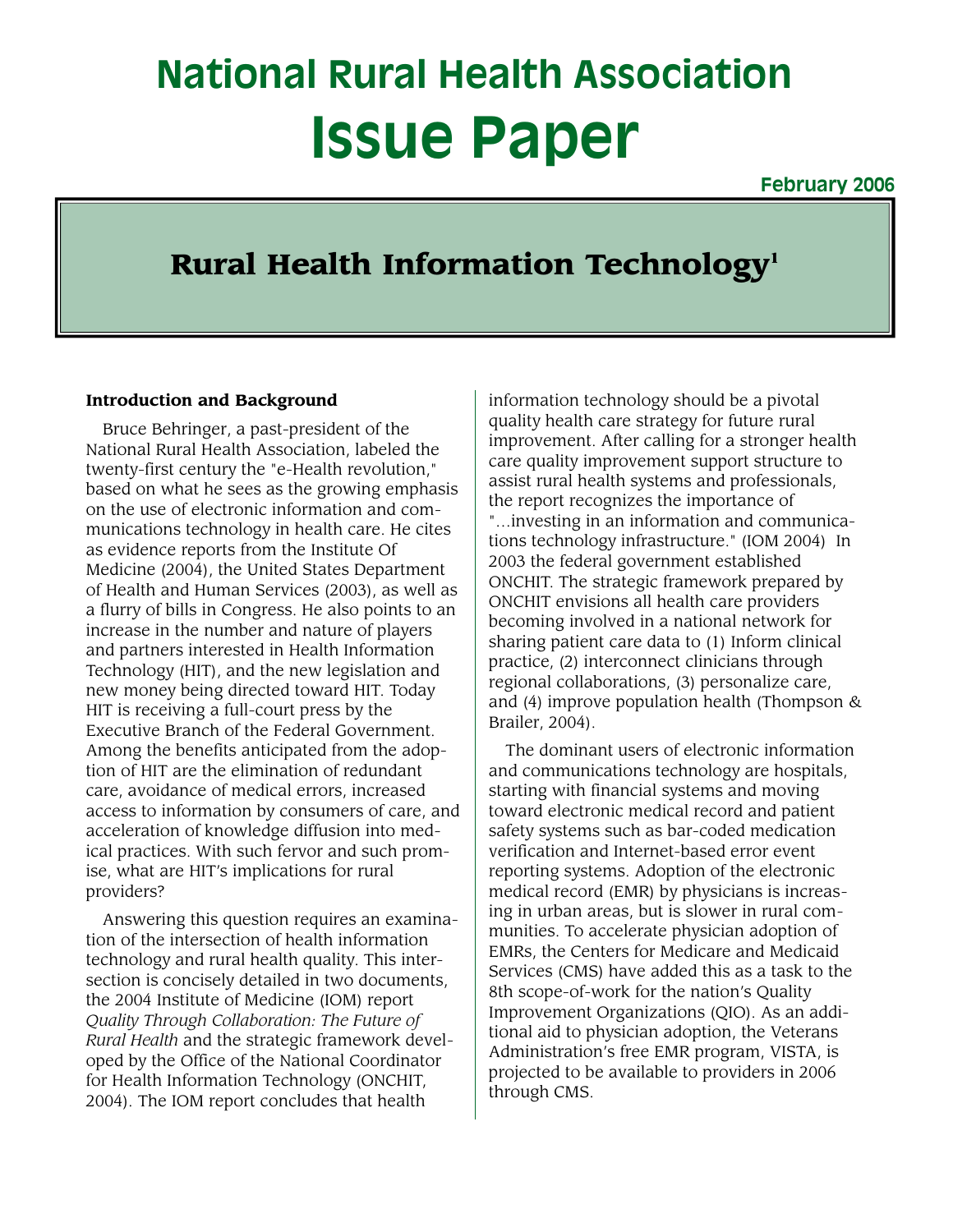Increasing the use of EMR systems is just one step toward increasing the function of electronic health information in health care. Mechanisms must also be created to support the electronic exchange of information between health care organizations. The Regional Health Information Organization (RHIO) is one such mechanism. RHIOs are being formed as a result of recommendations in the ONCHIT 2004 report "*The Decade of Health Information Technology*." Currently, these entities are described rather than prescribed, i.e., they lack any authorizing public legislation or financing. Regardless, payors, insurers, health systems and communities are organizing in anticipation of a future prescribed role. Many states have already begun the planning and funding processes necessary to support interoperable health information exchange systems intended to improve health care quality, reduce health care costs, and eliminate medical errors. The creation of a RHIO requires activities at the national and regional level to organize a health information exchange system (HIE).

RHIOs should not be confused with telehealth or telemedicine. It is envisioned that the RHIO's primary purpose is to facilitate the exchange of a patient's Protected Health Information (PHI) data between providers (e.g., among those sharing the care of a single patient, between hospital discharge planning and primary care providers). On the other hand, telehealth and telemedicine, respectively, provide education and services to rural health care organizations and residents. Health information technology for PHI exchange is a newer concept than telemedicine or telehealth.

Federal interventions in support of rural areas reflect the dual paths required to promote guided involvement and investment. The IOM (2004) provides a blueprint for attention and cooperation that recognizes the importance of HIT to rural health. The Agency for Healthcare Quality and Research subsequently set aside a significant portion of its \$50 million HIT grants portfolio for rural applications. Predating and possibly influencing the report and the funding are successful rural "early adopters" of HIT, including the Avera System in the Dakotas, the Rural Hospital Cooperative in Wisconsin, and Inland

Northwest Health Services in the Pacific Northwest, to name a few. What can we learn from these efforts to help us achieve the benefits associated with the use of HIT without making costly mistakes? How can we achieve the goal of interoperable EHRs within rural communities, let alone the nation?

#### **Issues**

Rural leaders must develop the rationale and benefits for engaging in HIT. What is the case for improving the quality of care by sharing a patient's PHI among providers in a rural community, or just as importantly, with other providers outside the rural community? Rural providers understand the frustration experienced by rural patients, the issues of inconvenient distances, redundant testing, and long waiting periods for test results. How will shared clinical information remedy this, and do the rural patient and provider benefit? A second case to be considered is the business environment – how is sharing data useful in reducing redundant testing, eliminating medical errors, and promoting the adoption of care guidelines. Will this make the whole rural health system more efficient for payers and patients?

The IOM 2004 and Medicare Payment Advisory Commission (MedPAC) March 2005 reports, as well as other current publications, highlight some of the problems with HIT. The HIT issues in rural health care are perhaps more challenging than in urban areas because of the relative scarcity of professional, technical and financial resources. These can be summarized in several broad categories: technology, privacy, skills, standards, and finance. If we are to reach the goal of free flowing information (including billing, demographic, and electronic medical records) among the many users, these challenges must be overcome.

#### *Technology*

Software: Technology becomes a challenge when the current software does not allow total connectivity among all providers. As an example, it is common for a small rural hospital to have, in addition to its acute services, a nursing facility, a home health agency, and perhaps other service outlets. It is difficult, if not impossible, to find software that allows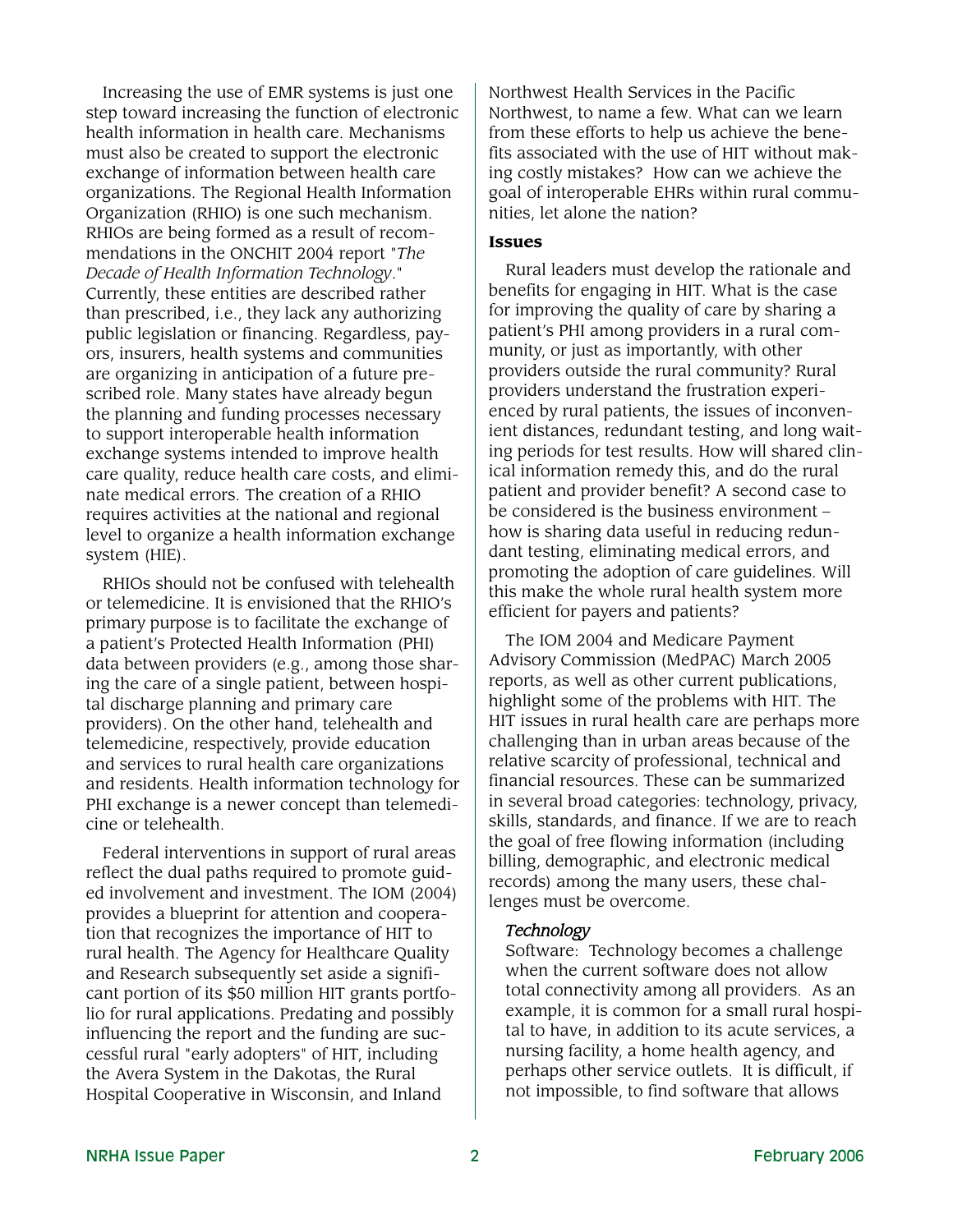the necessary communication among the modules to fully support these services. This becomes even more problematic when the various services are provided by different entities, including individual physician practices, in the community. No single source of communication currently exists that allows for the free flow of information because of the different systems involved. While it is possible to create interfaces among disparate systems, such software development is costly and often beyond the financial and technical means of rural organizations. One promise of the proposed National Health Information Network (NHIN) will be to certify electronic health records products that are interoperable and can electronically share health information.

#### *Standards*

Because of the disparate information systems that are in use by different health care organizations (or within organizations), HIE will require the use of technology and data standards. Standards for electronic messaging assure that one information system can read messages that are generated by another information system. Standards for data assure that the contents of the electronic messages can be interpreted by the receiving information system. National data standards organizations are currently working with the US Department of Health and Human Services to identify and refine the standards that will be recommended for use in all health information systems. While standards hold out the hope for facilitating future HIE, the development of standards will raise problems for health care organizations.

Many current information systems are not capable of generating standard electronic messages. The majority of information systems do not contain data that is coded according to national standards. This means that health care organizations will have to upgrade or completely replace their current systems to meet any new standards requirements. Due to limited resources these technology upgrades will be particularly difficult for rural health care providers and organizations.

Rural health care organizations in general are far behind urban counterparts in technology investment. The hospital information systems that exist in many rural facilities are limited to basic financial functions, and do not support most electronic clinical transactions. Many of these facilities will have to make major investments to provide state-of-the-art patient care within their facilities, let alone participate in a sophisticated electronic HIE. An alternative to paying for software might be to develop open-source software solutions for rural facilities.

The cost of access to broadband connectivity also continues to be an enormous barrier to linking systems together with sufficient "pipes" for electronic data sharing.

#### *Privacy & Data Security*

Privacy is always an issue when dealing with PHI. Standards instituted by the Health Insurance Portability and Accountability Act (HIPAA) must be followed. In addition, new communication and legal challenges arising when PHI is shared among different organizations must be addressed. Even when communications technology exists to allow the free flow of information, the challenge remains as to who is entitled to the PHI and how and when they are entitled to it, and how the integrity of the information is maintained throughout the processes of viewing the data. An additional concern is who owns the information and what that ownership implies. Each participating organization must establish rules and processes to protect patients' PHI as well as the PHI that the staff may access from other health care organizations. Privacy is part of the broader issue of data security, how information is protected against "acts of god" and acts of man. This requires all participating organizations to establish common rules and processes to assure that no one organization will cause a breach of privacy that could impact the others and provide rules and processes for who can make changes to the data and the frequency with which data is backed up. All of the participating health care organizations will need to reach a level of collaboration and trust that may be unprecedented in some communities.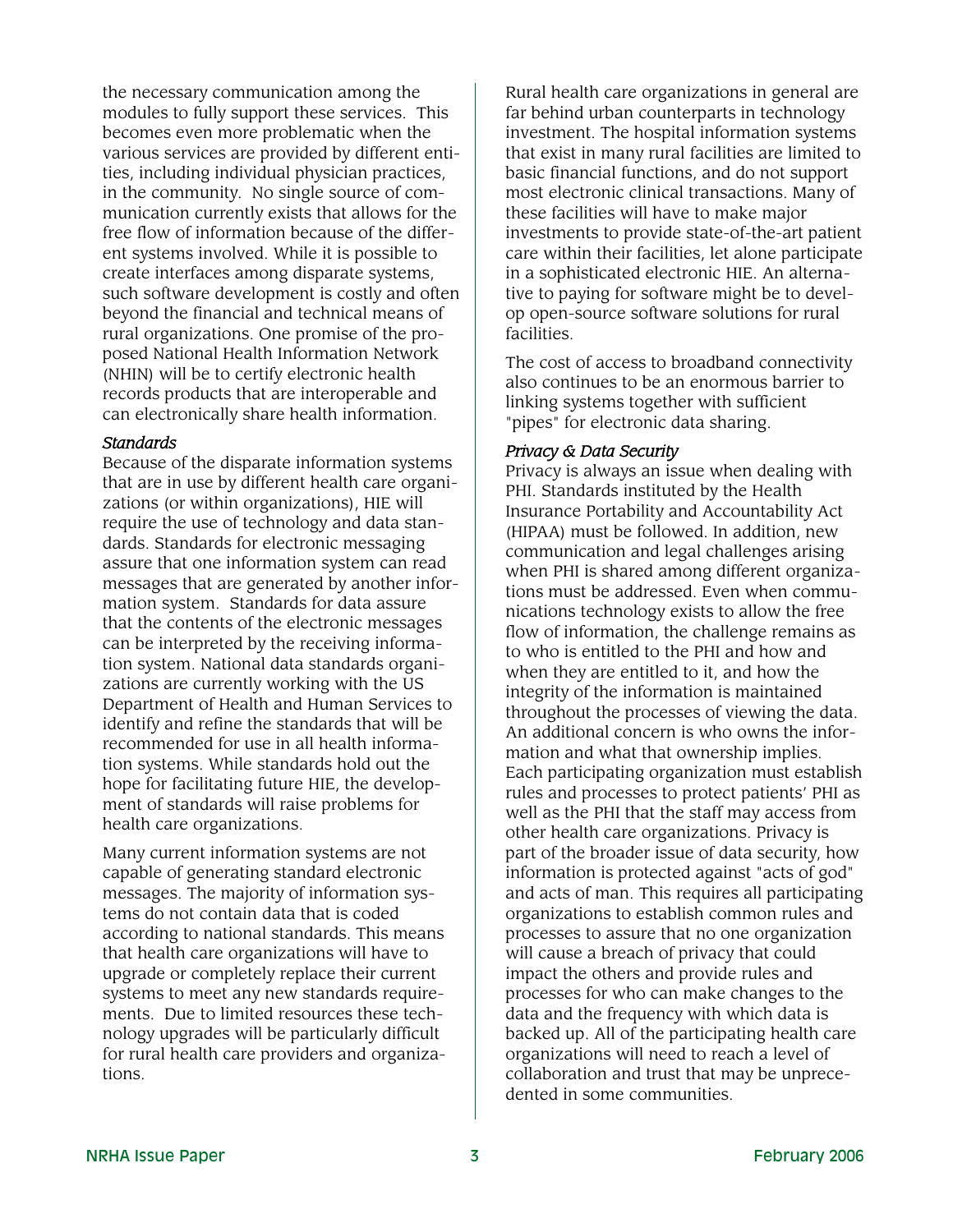#### *Skills*

The skills of rural providers' employees, physicians and others in the continuum of community health care are generally not at a level necessary to support complex HIT. In many cases, the technology staff (the computer guru) in a small rural provider's office is the person who installed and supports the billing, payroll, or other automated systems. This person is generally not trained on HIT except as it directly relates to his or her daily functions. Beyond maintaining systems, the care provider may not be the person accessing the patient information. In reality, an office staff member may access the patient information on behalf of the care provider who may have fewer computer skills. To fully utilize the potential of future HIT, all rural health personnel will need comprehensive training with specialty training for those who will maintain the data systems themselves. In addition, the internal processes and culture within the provider's office will need to be overhauled in order to change from a "paper process" to a "digital process". Without this reengineering the overlay of HIT on an organization will be a recipe for disaster and inefficiency.

In addition, considerable thought and activity should be given to a technology training pipeline, e.g., partnering with educational institutions to assure that the professional talent needed in rural areas will be available in this new environment.

#### *Finance*

Finance is perhaps the overriding challenge. Rural hospitals often depend on the Critical Access Hospital designation and Universal Services Funds to maintain operations and access technology. In fact, these programs play a major role in financially sustaining hospitals in many rural communities. This tenuous existence doesn't allow for any kind of financial cushion to invest in technology. Current payment rates from governmental payers are insufficient to cover the costs associated with overcoming challenges of acquiring hardware and software, implementing community-based communications networks, and obtaining training and ongoing support. Grants and other external sources of funding

are limited and providers are unable to shoulder the financial burden alone. In addition, investments by providers are focused on their own organizations while the success of HIE requires an investment in the technology infrastructure of the community as well. Telecommunica-tions networks must be established and routinely maintained and updated in order to support the increasing demands of the health care system. Rural communities do not have the tax base or other means to make the necessary investments in this infrastructure. Where should rural providers begin their investment in HIT? Are there "low hanging fruit" among HIT applications that are less expensive and/or have a greater impact on quality and efficiency?

Pay-for-performance is under serious discussion at the federal level as a tool for improving the quality of healthcare and spurring adoption of HIT. In its March 2005 Report to Congress, MedPAC recommended that "payfor-performance programs should include measures of quality-enhancing activities supported by IT," as a back-door vehicle to accelerate the adoption of HIT by hospitals, home health agencies, and physicians.

Beyond the specific issues described above, physicians highlight some of the significant underlying cultural barriers to the adoption of HIT. According to Shortliffe (2005), there is poor appreciation by clinicians of the strategic value of information technology. Some clinicians see information technology as a threat to their patients' privacy, preferring the perceived superior security of paper-based records. Further, there are serious concerns about how technology can lead to the depersonalization of health care, with computers in the exam room adversely impacting the physician-patient relationship and distracting from the clinician's primary goals. Finally, some clinicians are reluctant to learn new skills that they see as tangential to the practice of medical care.

A final challenge that threatens the implementation of HIT is the lack of a business case for physicians. National economic models have demonstrated that the primary eco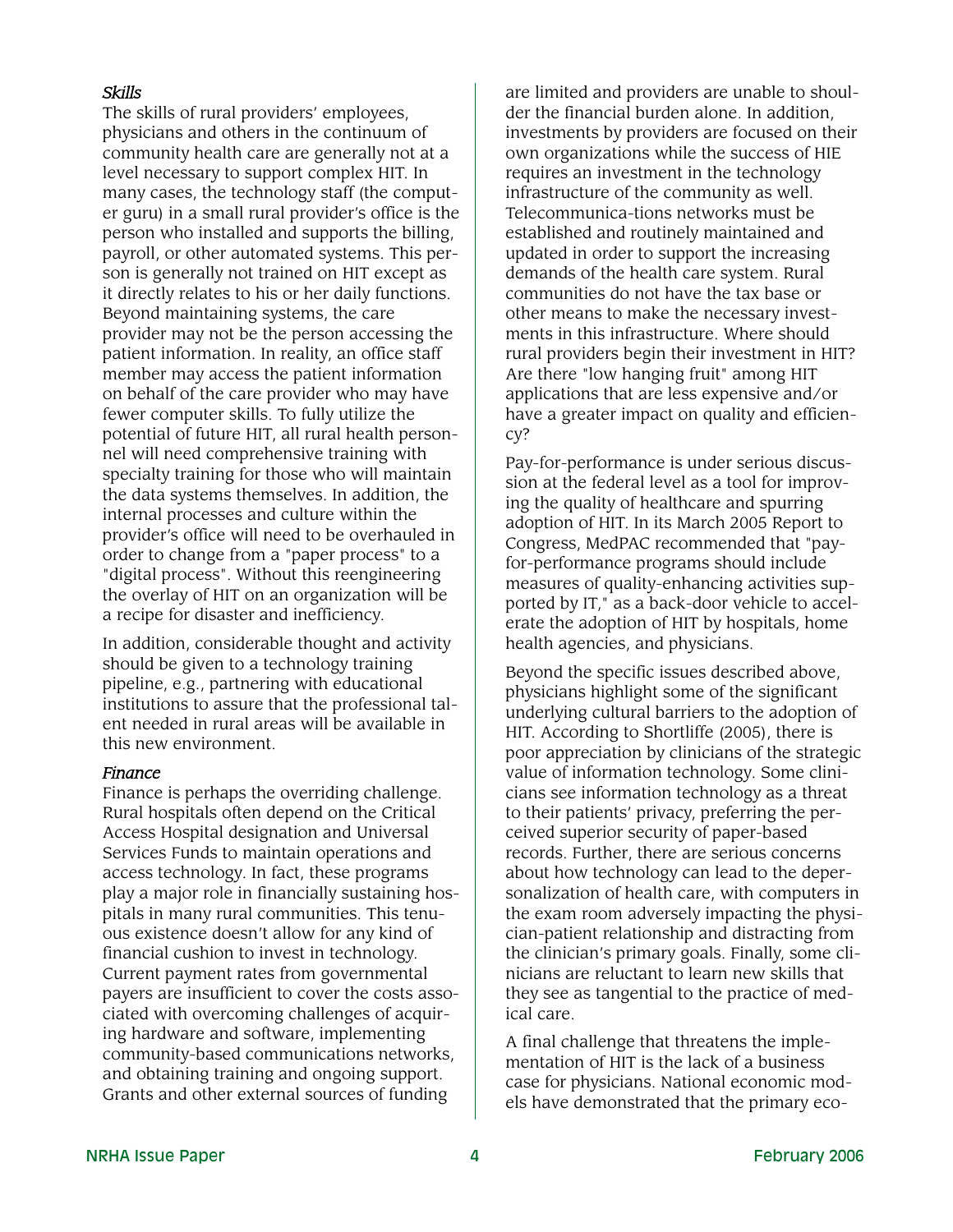nomic benefits of HIT accrue to the payers in the health care system (insurers, government programs, employers) rather than to the health care providers themselves. While implementing HIT does lead to eventual cost savings for health care providers, as well as improvements in operational efficiency and patient care, physicians do not have a strong economic motivation for investing in this technology. When this knowledge is combined with information technology's history of failed, high profile projects across the country, it is understandable that physicians are hesitant to jump on the HIT "bandwagon." Even when failures in technology implementations can be blamed on installation process and resource constraints, the technology inevitably takes the blame.

#### **Recommendations**

The Commission on Systemic Interoperability (CSI) was authorized by the Medicare Modernization Act and established by the Secretary of Health and Human Services. The Commission was charged with developing a strategy to make healthcare information instantly accessible at all times, by consumers and their healthcare providers. The CSI recommendations are not specific to rural providers but are essential to advance adoption across providers regardless of geography. The NRHA supports the recommendations of the Commission (Appendix A).

The following recommendations were developed by the HIT workgroup of the National Rural Health Association and speak to the specific needs of rural providers:

• *Implement technology and data standards in rural information systems* – Congress should require vendors of information systems used in rural communities to incorporate national standards for HIE into their systems. This includes systems used in all settings – hospitals, nursing homes, pharmacies, EMS and home health. Information systems used in rural health care facilities are often purchased from smaller vendors, offering lower cost products; the government may need to pay special attention to these small vendors to make sure that they are standard compliant.

• *Assure interoperability of disparate systems used within rural facilities* – Rural facilities often purchase multiple information systems to carry out different functions (finance, scheduling, patient care, laboratory and pharmacy). Vendors need to assure interoperability with other necessary systems. Further, rural administrators need to be educated about the value of interoperable systems within their facilities, so that planned upgrades will support interoperability.

• *Establish regional networks in rural areas* -- Rural health care systems should collaborate in establishing regional networks that facilitate HIE. Network participants can agree to purchase the same electronic medical record systems, or agree on certain requirements for interoperability and then only purchase products that meet those requirements. This creates economies of scale for the rural system, and also makes it easier to develop local capacity to support the information systems. A critical element in establishing regional networks is the development of a common patient identifier for the region. This does not need to be a unique number for each patient, but can be a common algorithm that each health care organization uses to recognize the patient (i.e. a standard combination of letters and numbers from the first name, last name, birth date, Social Security number). Using a common patient recognition method supports sharing of data among organizations and reduces the errors in patient record matching.

#### • *Assure that rural communities have the infrastructure necessary to support regional*

*networks* – Rural communities need the technology infrastructure to sustain secure health information exchange including highspeed wires that support transactions requiring high bandwidth (such as the digital transmission of radiology images) and connectivity among health care organizations, including physician offices, and the region's network. Simple access to the Internet is not sufficient for secure health care transactions, as additional safeguards must be taken to protect the information at the source, in transit, and at the destination. This includes encryption technology for creating electronic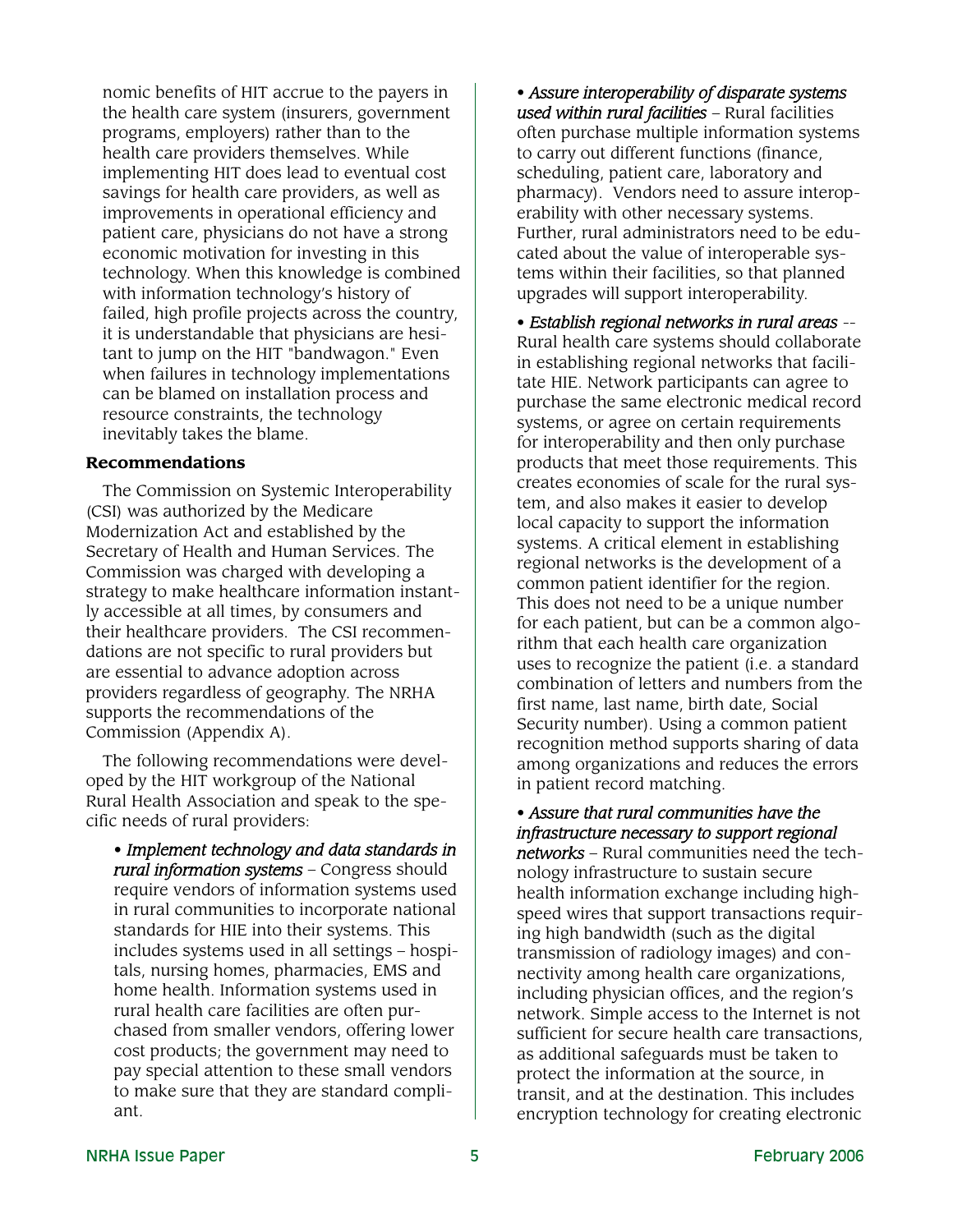messages, and also robust firewalls at the source and destination of the health information. A major piece of the infrastructure is also having communications redundancy capability. In addition, the technology infrastructure needs to support telehealth applications, as these are critical to rural health systems. For example, the infrastructure must be able to accommodate regional Picture Archiving and Communications Systems (PACS), streaming video, and telehealth educational programs that can be broadcast from anywhere in the country.

• *Liberalize the Stark laws* — See CSI Recommendation "Regulatory Reform." The issue of regulatory reform is not exclusively rural, however, the Stark Laws have a particularly chilling effect on rural hospitals, as they are often the largest employer in a rural community, in the strongest position to invest in HIT, and most likely to serve as the convener or hub for a rural network. As a result of these roles, rural hospitals are very likely to run into Stark laws relating to influencing doctor referrals.

*• Establish the policy framework necessary to support health information exchange*—As part of the Regional Networks, rural health care organizations need to agree on common policies and procedures for granting access to protected health information, including common security measures that each participating organization will implement. These security processes should include implementation of the ability to capture and authenticate electronic signatures as such signatures are necessary for e-prescribing and other secure transactions.

• *Create aids that will help rural health sys tems prepare for the increased use of technol ogy* – Rural health systems will benefit from aids, tailored to specific needs, that will help prepare for the implementation of HIE and electronic medical records. These can include training programs, planning templates, assessment tools of cultural readiness, and clinician mentoring on transitioning to health information exchanges.

• *Create funding mechanisms to support infra structure and health information technology in rural areas* – Rural health facilities will need assistance in planning for, purchasing, and supporting HIT. The costs will be significant, and well beyond the means of most rural hospitals, physician offices, and other health care facilities. Existing funding mechanisms need to be enhanced and new ones created to make sure that the rural health care system does not fall further behind. Possibilities for funding include:

- ➤ Government and foundation grants to provide seed money for investment.
- ➤ Modifications by payers (both public and private) to reimbursement schedules to encourage use of HIT through pay for performance or other programs.
- ➤ Reorganization and consolidation of existing federal funding sources (USDA, Office for the Advancement of Telehealth, etc) and non-federal funding sources (Universal Services Fund) to make it easier for facilities to make major investments in technology.
- ➤ Technical assistance to rural facilities to help them refocus money being spent on information management (including management of paper records) so that they can invest in information technology.

• *Create job training programs that will pro vide a skilled technology workforce in rural areas* – Rural school systems, community colleges, and technical schools need additional funding to generate a healthcare workforce that is sufficiently trained in stateof-the-art technology. Training programs should also be tailored to enable the inclusion of current healthcare workers who will require enhanced skill sets to satisfy the new HIT.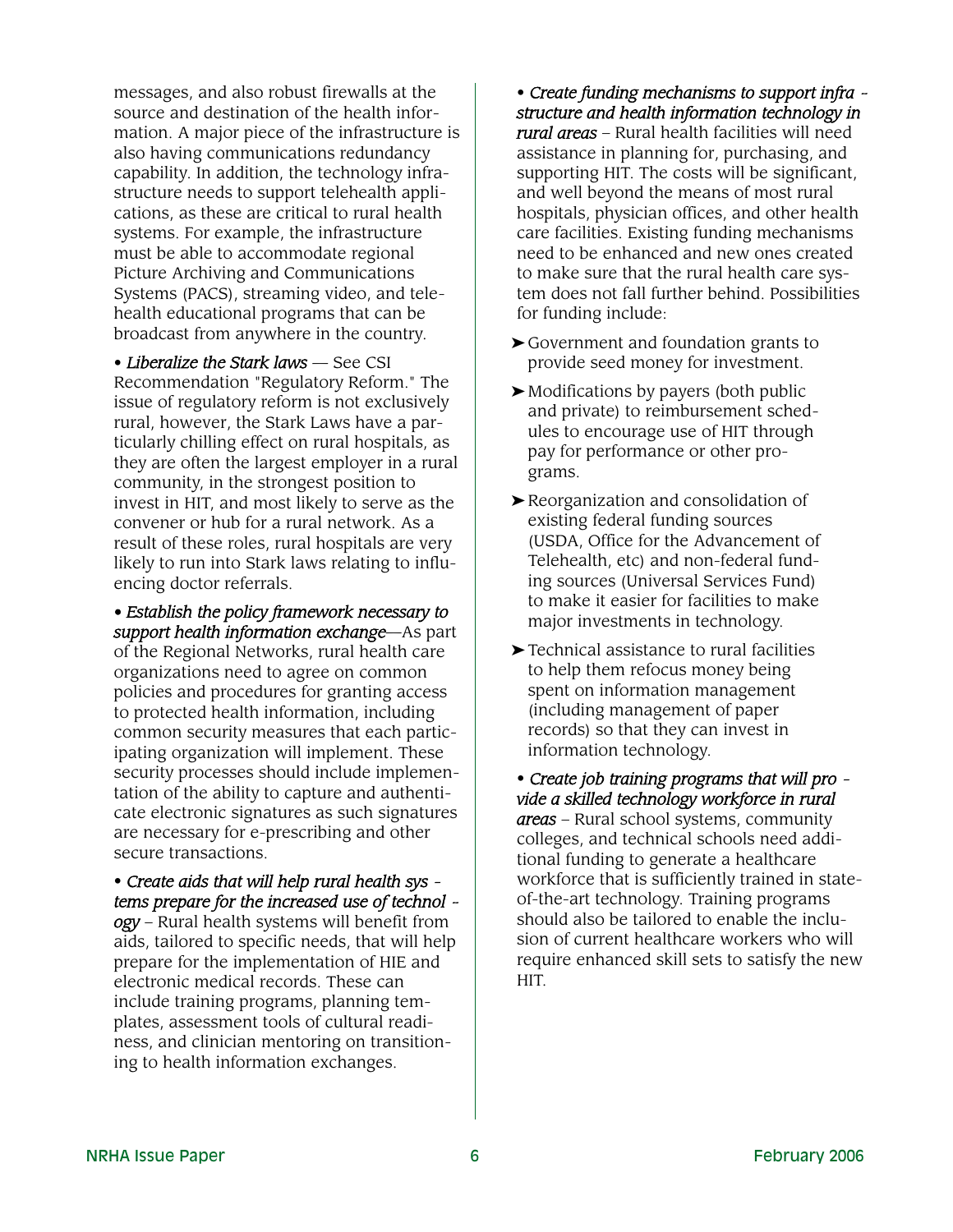#### **References**

Institute of Medicine. 2004. *Quality Through Collaboration: The Future of Rural Health*. Washington, DC. National Academies Press.

Chapter 4: Strategies to Improve Care: Pay for Performance and Information Technology. *Report to Congress: Medicare Payment Policy, Medicare Payment Advisory Commission*, March 2005. http://www.medpac.gov/publications/congressional\_reports/Mar05\_Ch04.pdf

Office of the National Coordinator for Health Information Technology (July 21, 2004) Executive Summary. The Decade of Health Information Technology: Delivering Consumer-centric and Information-Rich Health Care. *Framework for Strategic Action*. U.S. Department of Health and Human Services, Washington, DC.

Shortliffe, E.H. (September/October 2005). Strategic Action In Health Information Technology: Why The Obvious Has Taken So Long. *Health Affairs* 24(5): 1222-1233.

Ending The Document Game. Commission on Systemic Interoperability. ww.EndingTheDocumentGame.gov October 25, 2005.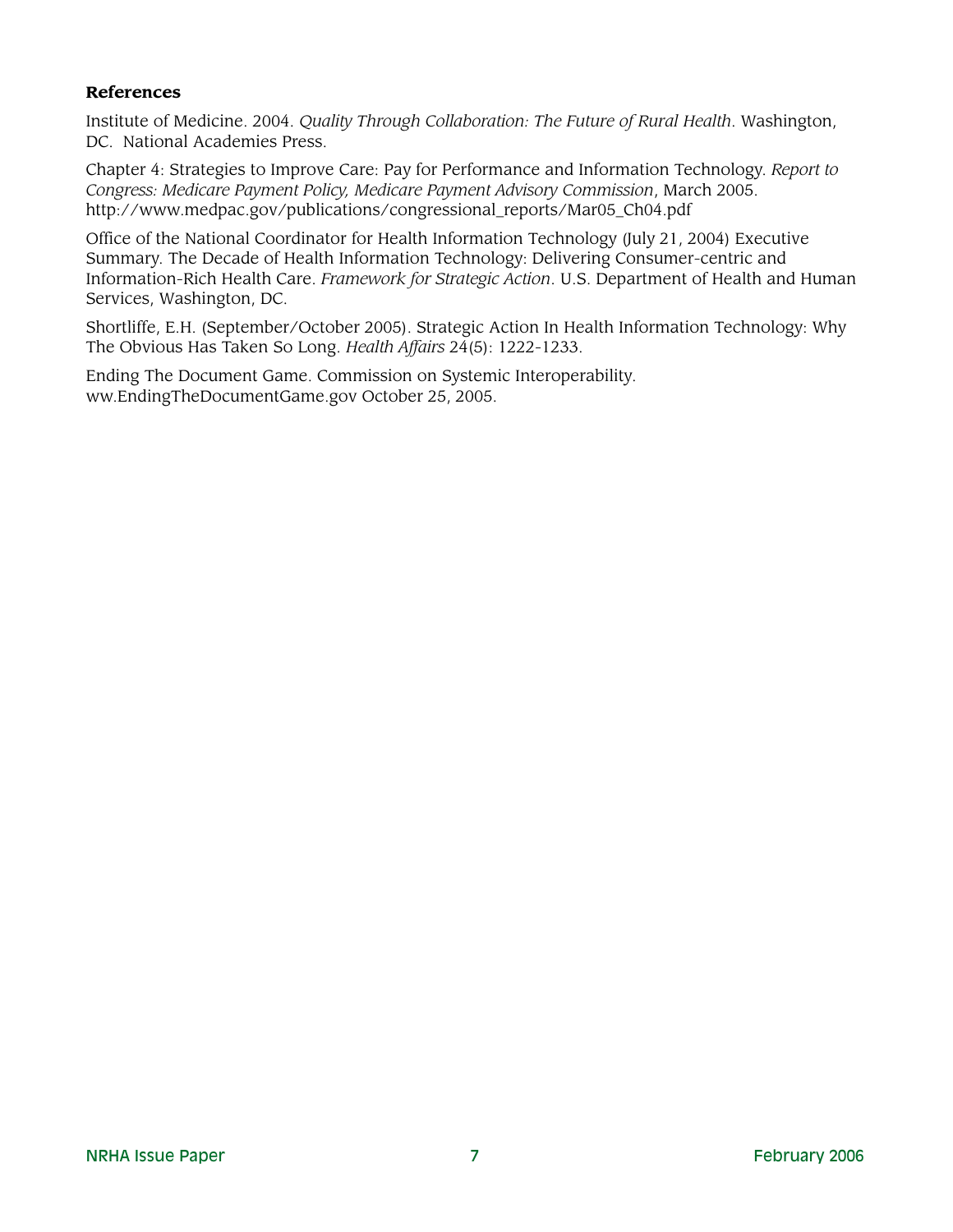### **APPENDIX A** Recommendations of the Commission on System Interoperability October 25, 2005

To advance progress of the adoption of health information technology, the following actions should be taken:

- 1. Adoption Incentives. The Department of Health and Human Services (HHS) should implement, or seek authorization from Congress as necessary to implement, financial and other incentives for participation in a standards-based healthcare information network. These incentives should be directed toward individuals and organizations including healthcare providers, medical institutions, purchasers, and health plans. Incentives should include broad-based approaches such as pay-for-performance, as well as targeted approaches that include grants directed at small, safety net, and financially challenged providers. These incentives should begin to be implemented within two years. Employers and other private sector healthcare payers who will benefit from the adoption of interoperable healthcare information systems should be encouraged to provide similar incentives.
- 2. Regulatory Reform. The Secretary of HHS should act with urgency to revise or eliminate regulations that prevent healthcare entities, networks, hospitals, and clinicians from working together to create and adopt interoperable healthcare information systems, while promoting competition and maintaining reasonable protections against inurement and kickbacks. To ensure that healthcare providers can be confident in the legality of their actions, the Secretary should clearly state in the regulations those actions that are permissible and should direct the Centers for Medicare and Medicaid Services and the Office of the Inspector General to provide effective guidance to accelerate legally compliant

activities that advance adoption of healthcare information technology. This effort should begin with 42 U.S.C. 1395nn, known as the Physician Self-Referral or Stark Law, and 42 U.S.C. 1320a-7b, known as the Federal Anti-Kickback Law, and regulations issued pursuant to those laws.

- 3. Reporting on Adoption Gaps. To ensure that the benefits of healthcare information technology are equally available to all the nation's citizens, HHS should monitor and annually issue a public report on gaps in the adoption and effective implementation of interoperable healthcare information technology systems across all sectors of the nation's health system. The report should specifically identify types of gaps and should propose public and private sector policies to address and close those gaps.
- 4. Workforce Needs and Impacts. The Departments of Labor and Commerce, in concert with HHS, should identify and quantify deficiencies in healthcare workforce knowledge and skills that must be addressed in order to secure maximum benefit from healthcare information technology. The effects of healthcare information technology on the use of labor and the upward mobility of workers in the healthcare system should also be considered. Based on these findings, these Departments should create a plan to meet such workforce needs and better estimate the financial impact of workforce changes that occur as a result of effectively adopting healthcare information technology.
- 5. Public Awareness. HHS should develop and execute a public awareness campaign that helps educate consumers, providers, and other interested constituencies of the benefits of using inter-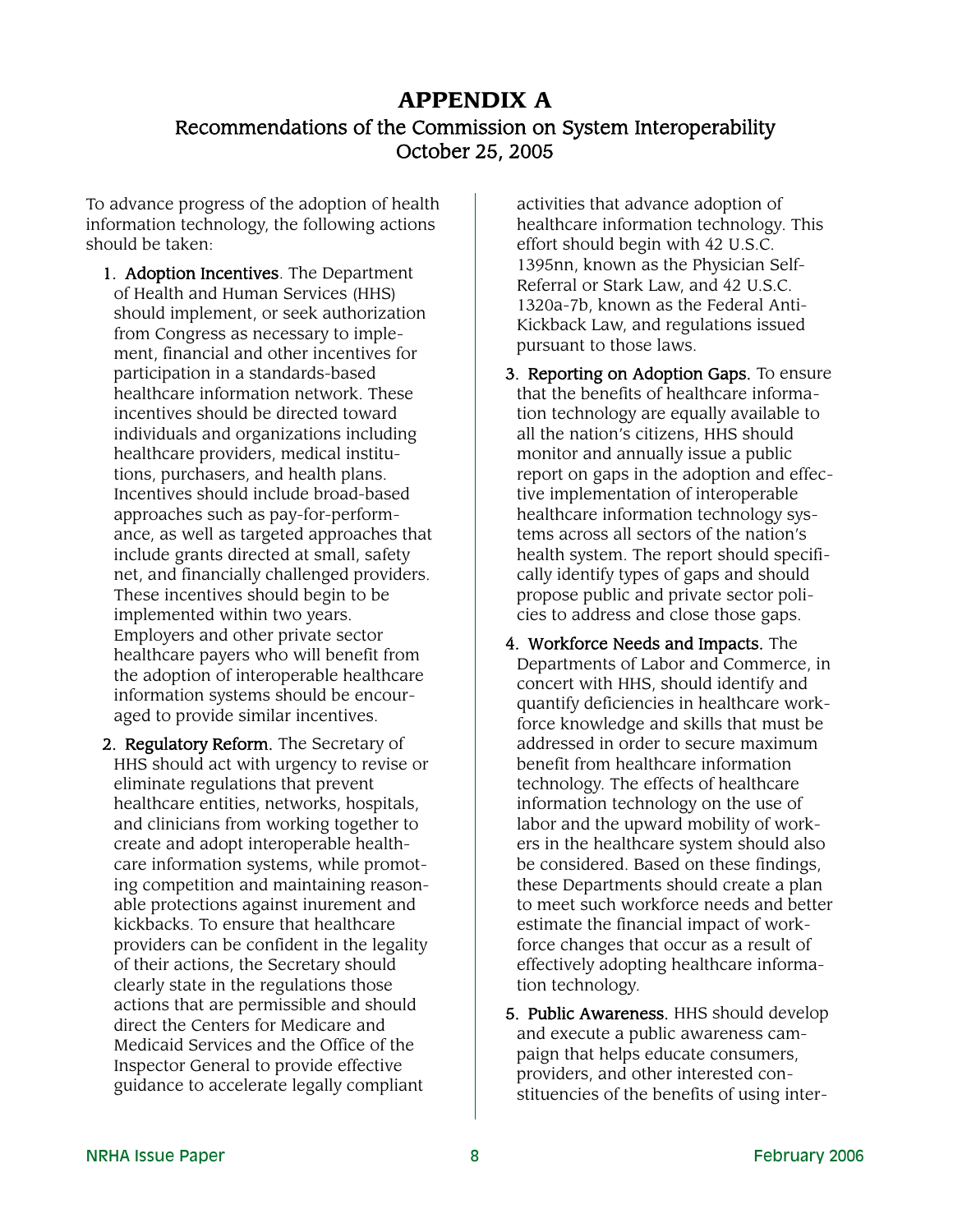operable health information technology and the steps they can take to realize those benefits. HHS should implement the campaign in conjunction with the Department of Commerce and other government and private-sector organizations.

To advance progress of the interoperability of health information technology, the following actions should be taken:

- 1. Product Certification. Purchasers of healthcare information technology products must have a reliable source of information about the interoperability, functionality, and security of these products; and vendors must be able to compete by differentiating their products beyond minimum standards. HHS should support a single, voluntary, private-public process to certify that products meet minimum standards. To ensure continual improvement in the products available to the healthcare community, the scope of certification activities should aggressively be expanded to include additional healthcare information technology products, and the minimum performance specifications should be augmented over time as technology and standards progress.
- 2. Data Standards. HHS, advised by the American Health Information Community (AHIC) and in consultation with the National Committee for Vital and Health Statistics (NCVHS), should ensure broad acceptance, effective implementation, and ongoing maintenance of a complete set of interoperable, non-overlapping data standards that function to assure data in one part of the health system is, when authorized, available and meaning-full across the complete range of clinical, administrative, payment system, public health, and research settings. Additionally, AHIC should build upon the Health Insurance Portability and Accountability Act of 1996 (HIPAA) to develop national standards for authentication, authorization, and security that will permit the necessary infrastructure

for consumers' confident adoption of healthcare information technology.

- 3. Standard Product Identifiers and Vocabulary. Standardizing data at the point of its creation will greatly accelerate the creation of an interoperable healthcare information network. HHS should work with manufacturers of drugs, devices, and test kits to achieve standardized identifiers and vocabulary in labels and packaging, and in all data outputs of devices and test kits.
- 4. Drug Records. Interoperable healthcare information technology will ensure that all providers have access, when authorized, to their patients' medication records and will establish a robust capability for post-marketing surveillance of drugs. AHIC should, in its early activities, take a phased approach to developing a fully interoperable drug record for every American by 2010.

To advance progress of the connectivity of health information technology, the following actions should be taken:

- 1. Patient Authentication Standard. Correctly aggregating and exchanging information about a specific person is essential and requires a uniform mechanism for authenticating the patient's identity. Congress should authorize HHS to develop a national standard for determining patient authentication and identity.
- 2. Federal Privacy Standard. Congress should authorize the Secretary of HHS to develop a uniform federal health information privacy standard for the nation, based on HIPAA and pre-empting state privacy laws, which anticipates and enables data interoperability across the nation.
- 3. Nationwide Health Information Network. A national healthcare information network is part of the critical infrastructure of national security. Therefore, HHS and its relevant agencies should coordinate and seek Congressional